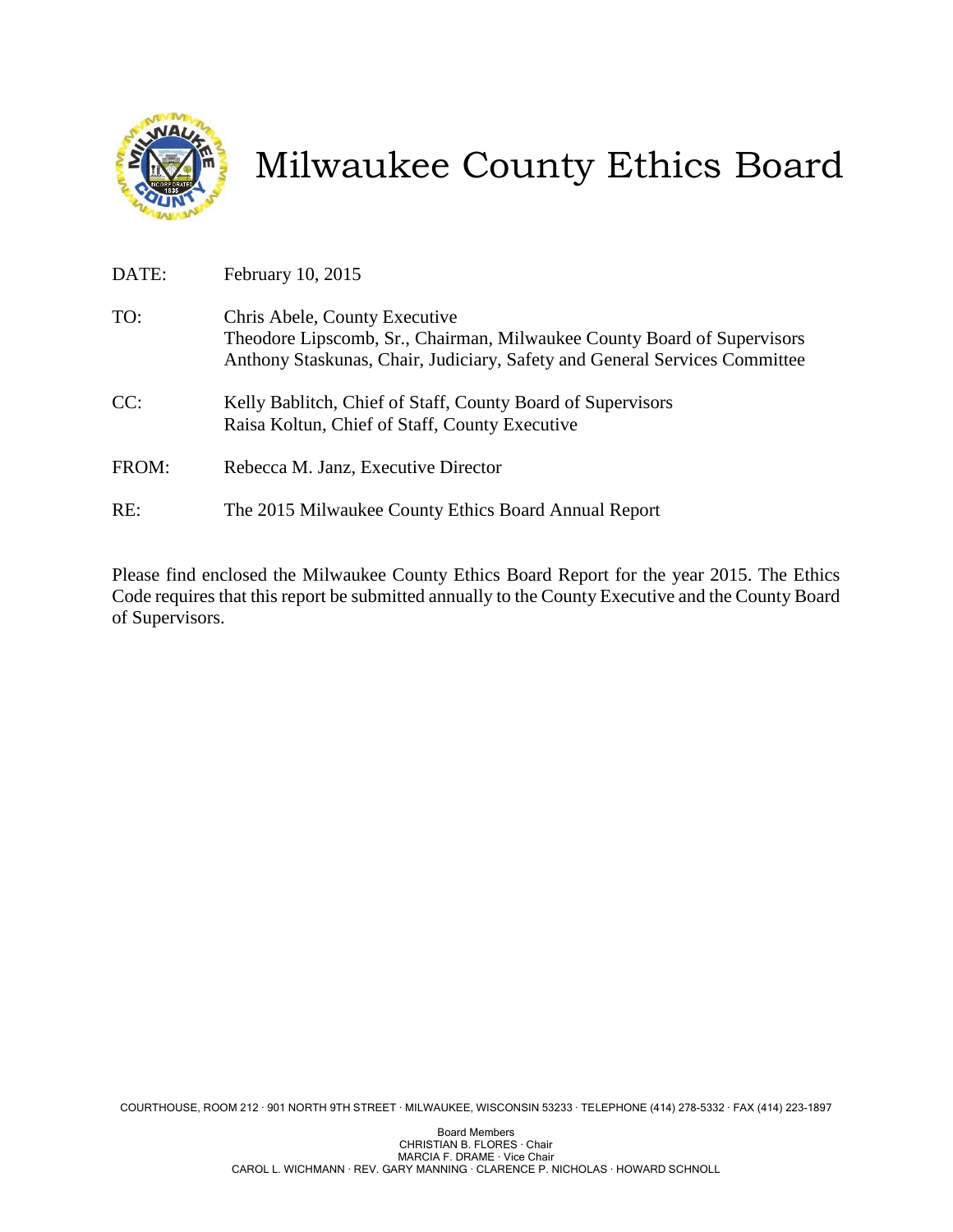# **MILWAUKEE COUNTY ETHICS BOARD**

Milwaukee County Courthouse 901 North 9th Street, Room 212‐E Milwaukee, Wisconsin 53233 (414) 278‐5332 ethics@milwaukeecountywi.gov

# **2015 ‐ ANNUAL ACTIVITIES REPORT**

#### **ETHICS BOARD MEMBERSHIP TERM EXPIRATION YEAR**

Christian B. Flores, Chair (Nominee of Public Policy Forum) February 28, 2021 Marcia F. Drame, Vice Chair (Nominee of Milwaukee Bar Association) February 28, 2016 Gary Manning (Inter‐Faith Conference of Greater Milwaukee) February 28, 2017 Carol Wichmann (Nominee of the League of Women Voters) February 28, 2018 Howard Schnoll (Nominee of the Greater Milwaukee Committee) February 28, 2019 Clarence P. Nicholas (Nominee of NAACP) February 28, 2020

The Ethics Board elected Christian B. Flores as Chair and Marcia F. Drame as Vice Chair of the Ethics Board at its February 10, 2015 meeting.

Chair Flores was re‐appointed and confirmed as a member of the Milwaukee County Ethics Board in February 2015. Mr. Schnoll was confirmed as a member of the Ethics Board in March 2015.

# **BACKGROUND**

# **MISSION STATEMENT**

To ensure public confidence that the Milwaukee County government acts with the highest integrity and in the public interest.

# **VISION**

Milwaukee County has a model ethical culture based on transparency, disclosure, and institutional integrity.

#### **STATUTORY REFERENCE**

The Milwaukee County Ethics Code is Chapter 9 of the Milwaukee County General Ordinances and is based largely on Section 19.59 of the Wisconsin Statutes. The Milwaukee County Lobbying Code is Chapter 14, Milwaukee County General Ordinances. The Board must also operate in compliance with other Wisconsin Statutes, such as Public Records and Open Meetings Laws.

#### **HISTORY**

The Ethics Board and the Ethics Code it administers were created in February 1975. The Code sets forth standards of ethical conduct for all county employees, including elected and appointed officials and members of boards and commissions. The County Board has amended the Code 26 times since its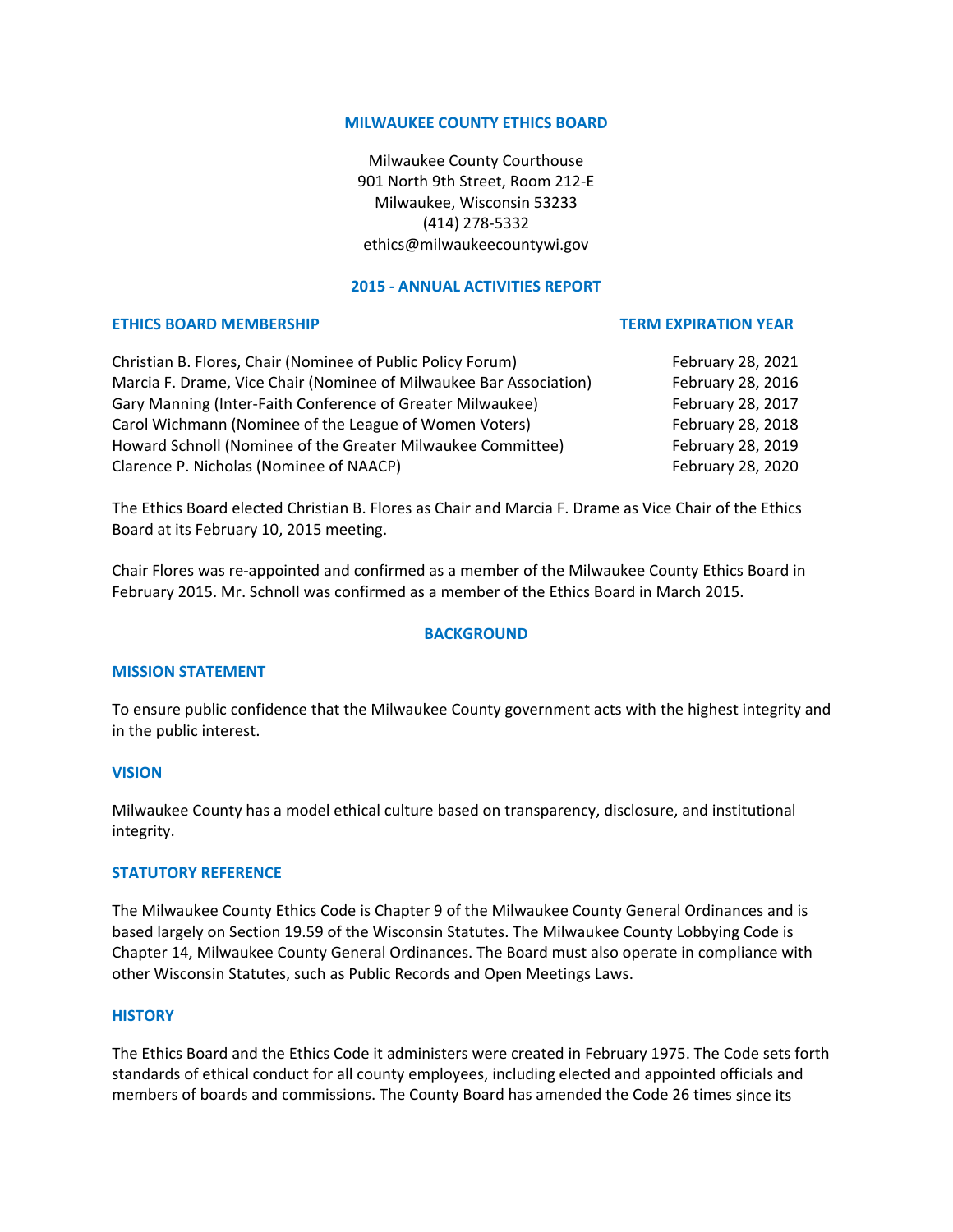inception, with the most recent amendment occurring in 2008. In the first quarter of 2013, the Ethics Board adopted revised Rules and Procedures. These revisions more clearly delineate the Ethics Board's responsibilities under the Milwaukee County Ethics Code.

# **ORGANIZATION**

The Board consists of six members appointed by the County Executive and confirmed by the Milwaukee County Board of Supervisors for staggered six‐year terms. New members are nominated by one of the following six outside entities:

- The National Association for the Advancement of Colored People (NAACP);
- The Public Policy Forum;
- The Greater Milwaukee Committee;
- The Milwaukee Bar Association;
- The Inter‐Faith Conference of Greater Milwaukee; and
- The League of Women Voters of Greater Milwaukee.

The goal of this process is to ensure that the Board members reflect the racial and ethnic diversity of Milwaukee County, serve the residents of Milwaukee County according to their oaths of office, and act independently from the nomination and appointing authorities. An action by the Ethics Board requires an affirmative vote of four members. While serving on the Board, and for one year prior to his/her appointment, no member can be a county public official, employee, or candidate for public office.

# **BOARD RESPONSIBILITIES**

The Ethics Board administers the Ethics Code for county officials, employees, and members of county boards and commissions, and it is the primary source of interpretation of the Milwaukee County Ethics Code. The Board has three major responsibilities:

- Directs persons to timely file Statements of Economic Interests as required.
- Upon request, advises any county official, employee, or those who do business with county employees on the propriety of matters to which they may become a part.
- Accepts investigation requests and verified complaints against county elected or appointed officials, employees, or members of county boards and commissions.

# **ADMINISTRATION**

# **STAFF**

Rebecca M. Janz, Executive Director, July 2014 to present Charmaine Gee, Administrative Assistant, through April 2015 Alisha Terry, Administrative Assistant, June 2015 to present Julie Straseske (Cox), Clerical Specialist – Contractor, through August 2015 Stephanie Hunnicutt, Paralegal, December 2015 to present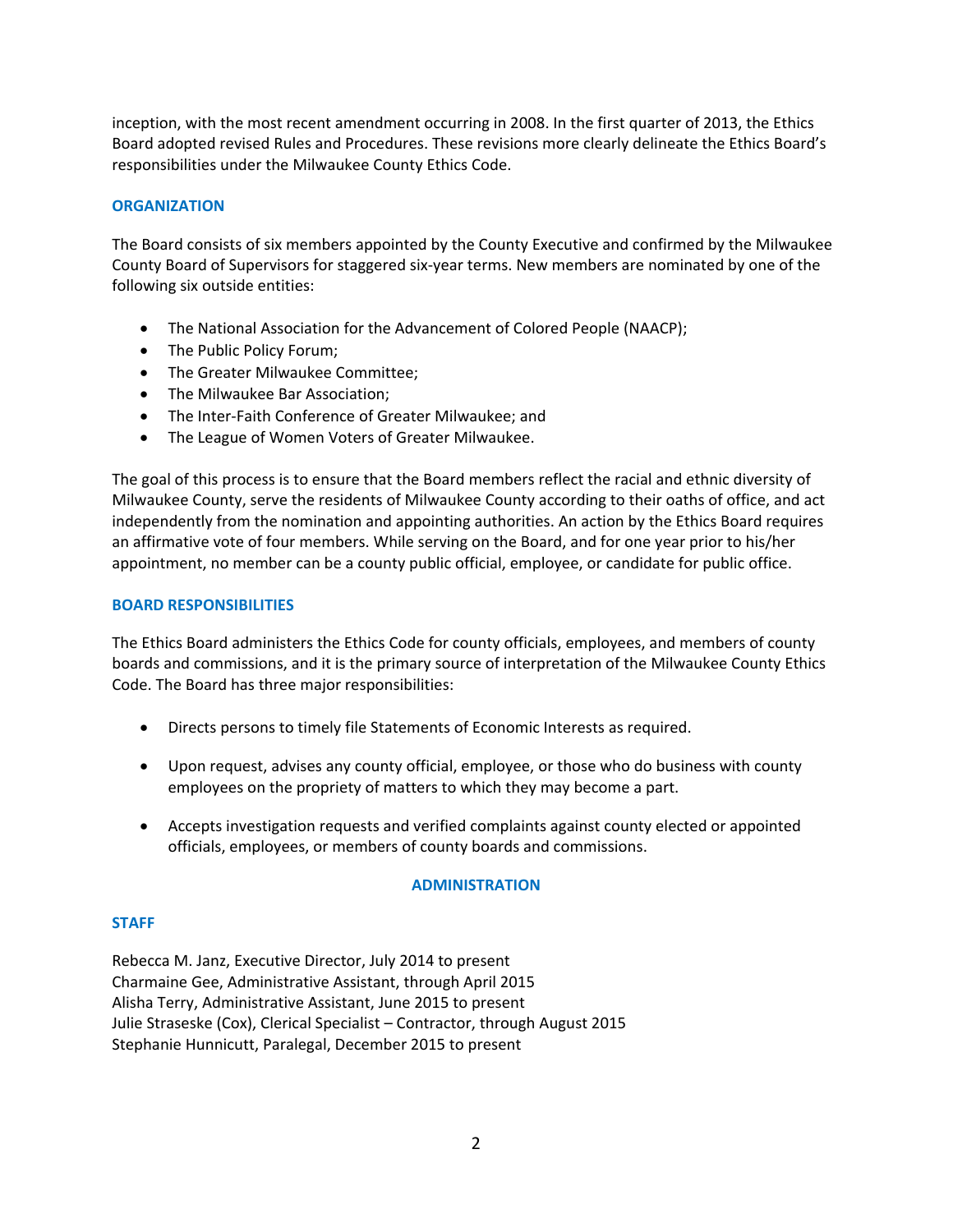After reviewing the actual duties of staff members and the needs of the Ethics Board, the Milwaukee County Personnel Review Board, and Milwaukee County Civil Service Commission,<sup>1</sup> the Executive Director abolished an existing clerical specialist position (which had been vacant since December 2013) and created a new paralegal position in June 2015. The re-organization aims to have the paralegal focus on case management, research, and outreach, while the administrative assistant assists with administrative and operational matters.

In additional to the organizational change in 2015, two staff members left and two new staff members were hired. Ms. Charmaine Gee left for a promotional opportunity in the Department of Housing. Ms. Gee served not only as Administrative Assistant for the Ethics Board, but as interim director for a period in 2014. She was an outstanding employee and member of the Ethics Board staff. Her knowledge and insight regarding the Ethics Board and Milwaukee County were invaluable in training board members and staff. The Office and Ethics Board thank her for her service and wish her all the best.

Julie Straseske later left the Office to focus on her graduate studies. She too made an exceptional contribution to the office, both in her work and her positive attitude. The Office and the Board also thank her for her service and wish her all the best.

# **2015 BUDGET**

The 2015 adopted Ethics Board budget was \$93,739, an increase of \$8,469 (about 10 percent) from the 2014 budget. Two major components of the budget are support staff and outside counsel representation for the Board. In 2015, the increase in the Ethics Board's budget was driven by personnel costs for current staff and legacy costs for former staff.

# **BOARD MEETINGS**

In 2015, the Ethics Board met eight times, an increase of about 33 percent over 2014. By ordinance, the Ethics Board meets at least four times per year. The Ethics Board schedules additional meetings as necessary to timely respond to requests for advice or to investigate allegations of violations of the Ethics Code.

Although requests for written advice and investigations must be held in closed session pursuant to local ordinance and as permitted by state statutes, the Board gives public notice of the time, place, and general subject of its closed sessions in conformance with the State of Wisconsin's Open Meetings law. Most all other items of the meeting agenda are held in public session.

# **MEETINGS AND ATTENDANCE**

 $\overline{a}$ 

Board member participation rates remain below 100% in part due to work or family conflicts experienced by the Board members; however, the average attendance rate for 2015 was higher than 2014.

<sup>&</sup>lt;sup>1</sup> The staff of the Milwaukee County Ethics Board also serves as staff to the Milwaukee County Personnel Review Board and Milwaukee County Civil Service Commission.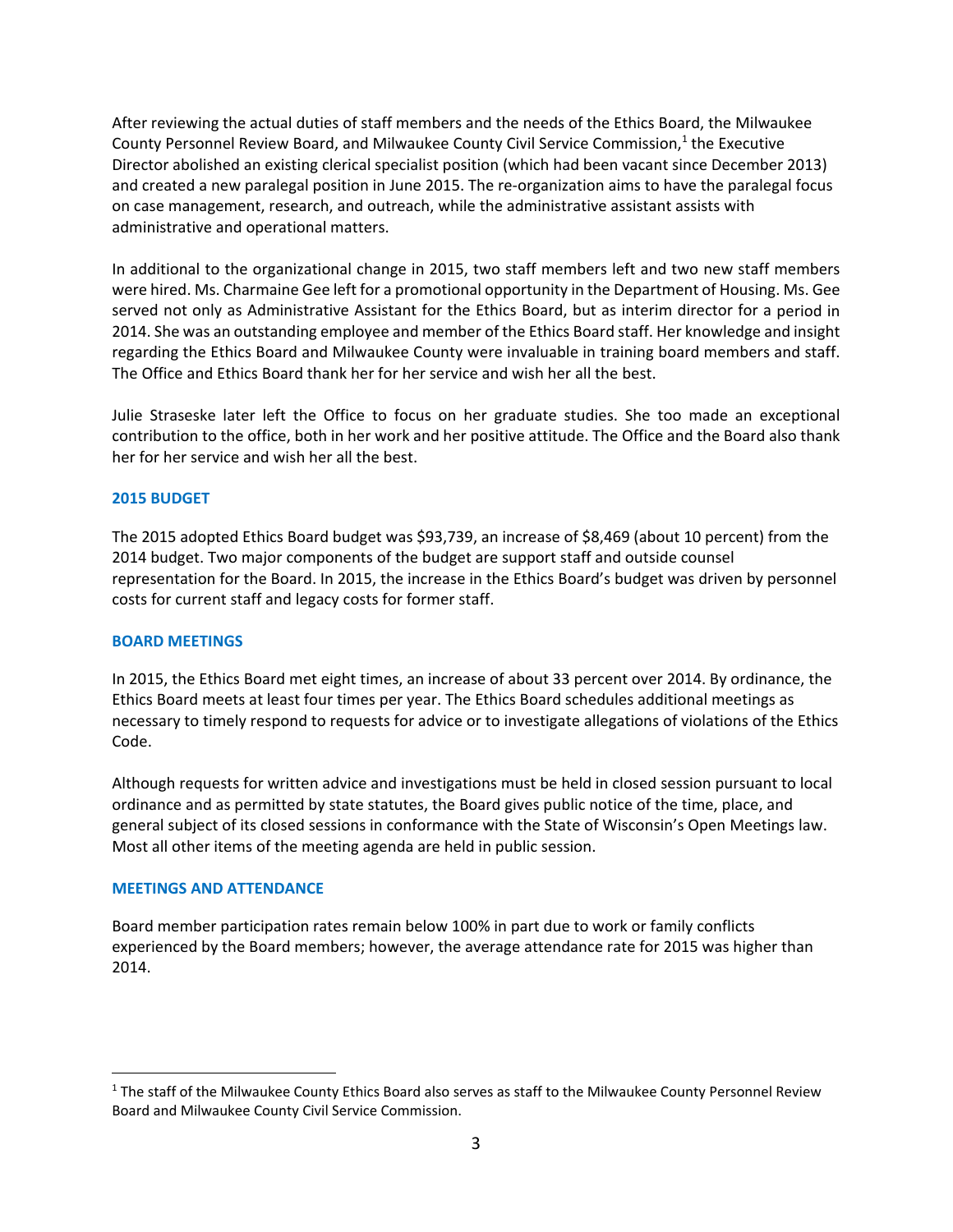| 2013                        |                                                                           | 2014                    |                                                                           | 2015                    |                                                                           |
|-----------------------------|---------------------------------------------------------------------------|-------------------------|---------------------------------------------------------------------------|-------------------------|---------------------------------------------------------------------------|
| <b>MEMBER</b>               | <b>MEETINGS</b><br><b>ATTENDED OF</b><br><b>MEETINGS</b><br><b>CALLED</b> | <b>MEMBER</b>           | <b>MEETINGS</b><br><b>ATTENDED OF</b><br><b>MEETINGS</b><br><b>CALLED</b> | <b>MEMBER</b>           | <b>MEETINGS</b><br><b>ATTENDED OF</b><br><b>MEETINGS</b><br><b>CALLED</b> |
| David B. Carr               | 4 of $4 = 100\%$                                                          | David B. Carr           | 1 of $1 = 100\%$                                                          | <b>Christian Flores</b> | 8 of $8 = 100 %$                                                          |
| <b>Christian Flores</b>     | 4 of 4 = $100\%$                                                          | <b>Christian Flores</b> | 5 of $6 = 83.3$ %                                                         | Marcia Drame            | 6 of $8 = 75%$                                                            |
| Henry Hamilton III          | 4 of $4 = 100\%$                                                          | Marcia Drame            | 4 of $6 = 66.7%$                                                          | <b>Gary Manning</b>     | 8 of $8 = 100 %$                                                          |
| Marcia Drame<br>(nee Facey) | 4 of 4 = $100\%$                                                          | Henry Hamilton III      | 1 of 2 = $50\%$                                                           | Carol Wichmann          | 7 of $8 = 87.5%$                                                          |
| <b>Gary Manning</b>         | 3 of $4 = 75%$                                                            | <b>Gary Manning</b>     | 2 of $6 = 16.7$ %                                                         | <b>Howard Schnoll</b>   | 5 of $5 = 100 %$                                                          |
| Carol Wichmann              | 3 of $4 = 75%$                                                            | Carol Wichmann          | 6 of $6 = 100\%$                                                          | Clarence P. Nicholas    | 2 of $8 = 25%$                                                            |
|                             |                                                                           | Michael Spector         | 4 of $4 = 100 %$                                                          |                         |                                                                           |
|                             |                                                                           | Clarence P. Nicholas    | 2 of $2 = 100 %$                                                          |                         |                                                                           |
| Average                     |                                                                           | Average                 |                                                                           | Average                 |                                                                           |
| <b>Attendance</b>           | $= 78%$                                                                   | <b>Attendance</b>       | $= 71%$                                                                   | <b>Attendance</b>       | $= 81 \%$                                                                 |

#### **Board Member Attendance Data 2013 to 2015**

# **ACTIVITIES RELATED TO THE DUTIES OF THE ETHICS BOARD**

# **STATEMENTS OF ECONOMIC INTEREST**

The Code requires that all candidates for elected County offices, all County employees, and all County elected and appointed officials, including members of boards and commissions, "whose duties and responsibilities include the awarding and execution of contracts for the purchase of supplies, services, materials, and equipment for or on behalf of Milwaukee County, for the construction of public works, or for the sale or leasing of real estate," file a Statement of Economic Interests ("SEI") form and Affidavit with the Office of the Ethics Board.

In 2015, 325 people were required to file a Statement of Economic Interest with the Ethics Board, an increase from 296 people required to file in 2014.

The Board received four requests to review SEIs in 2015; it also provided copies of SEIs in response to two open records requests.

#### **SEI ELECTRONIC FILING PROJECT**

Over the past few years, the Ethics Board worked diligently to launch an electronic filing process for Statements of Economic Interests. Although a process was developed, tested, and finalized to launch in 2013, the launch did not occur due to factors outside the control of the Office. In 2015, the Office learned that the 2013 system is now obsolete, and a new system must be developed. The Office is working with the Milwaukee County Information Management Services Division to create a new electronic filing system; however, there is no timeline for completion as of the time this report was drafted.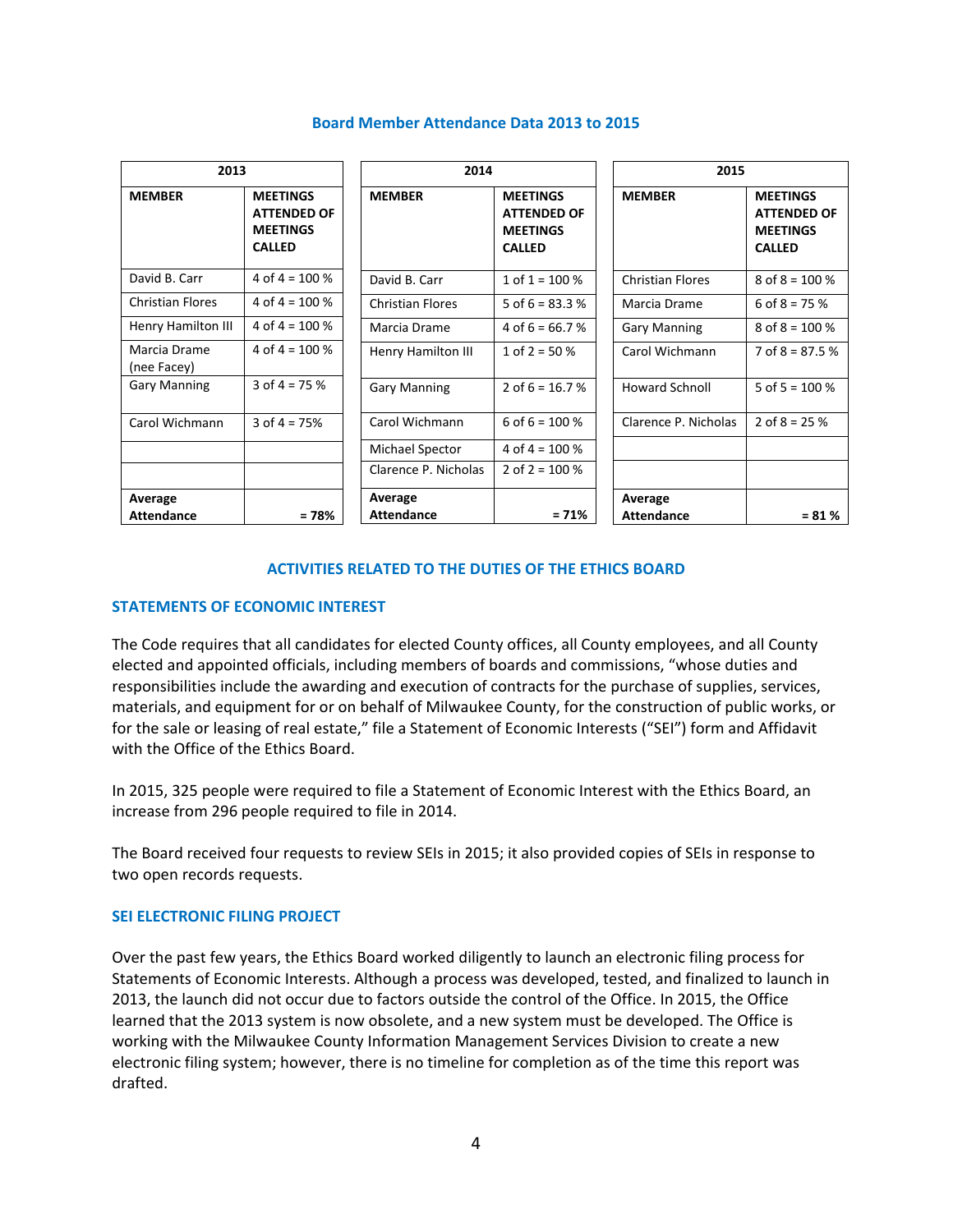# **HEARING PROCEDURES**

In 2015, the Ethics Board held its first hearing under the current Ethics Code ordinance, which was implemented in 2008. The Ethics Board successfully conducted the hearing; however, the process highlighted the need for more detailed procedural rules regarding preliminary conferences and hearings. In 2016, the Ethics Board will create additional rules and procedures for these proceedings.

# **INVESTIGATION PROCEDURES**

In 2015, the Ethics Board changed its Rules of Procedure related to investigations to delegate its investigative authority to others for limited specific purposes.

The rule change was prompted by the Audit Services Division's ("ASD") proposal to act as an agent of the Ethics Board when it receives an allegation that includes a violation of the Ethics Code. ASD would develop facts and evidence related to the allegation and have access to the Ethics Board's records without prompting notification to SEI filers. Any access to records will be preceded by a written memorandum of understanding and a description of which records ASD wants to review. After it completes its investigation, ASD will submit a report to the Ethics Board about the evidence and ASD's findings. If ASD finds evidence that may support a finding of a violation of the Ethics Code, ASD will submit a verified complaint and a copy of ASD's investigative case file to the Ethics Board for review.

The Ethics Board has investigative authority under the Ethics Code, but it does not have the resources for a separate investigation division within its Office, as some other government ethics agencies do. Such a division would need to be separate from the Ethics Board staff who assist the Ethics Board with its deliberative and fact-findings functions to prevent any preconceived opinions regarding the merits of an allegation. This arrangement with ASD allows the Ethics Board to exercise its investigation authority while preserving its objectivity when reviewing allegations of ethics violations. It also gives the Ethics Board the benefit of ASD's expertise in investigations and audits.

# **ETHICS COMPLIANCE & TRAINING**

The Ethics Board increased its outreach and training efforts in 2015. The new officials and employee brochure was updated and simplified to highlight the broader themes of the Ethics Code to individuals who may be new to public service.

The Ethics Board also issued a fall edition of its newsletter, "Ethically Speaking." The newsletter focused on ethics issues related to gifts.

The Office also worked with the Department of Human Resources to add ethics information in the New Employee Orientation program. The orientation now includes information on employees' obligations under the ethics code and on how to contact the Ethics Board with questions.

The Office is currently working with Milwaukee County Training and Development staff to launch an introductory ethics training for Milwaukee County officials and employees. The training will be available online through Milwaukee County's Learning Management System and should launch before summer 2016.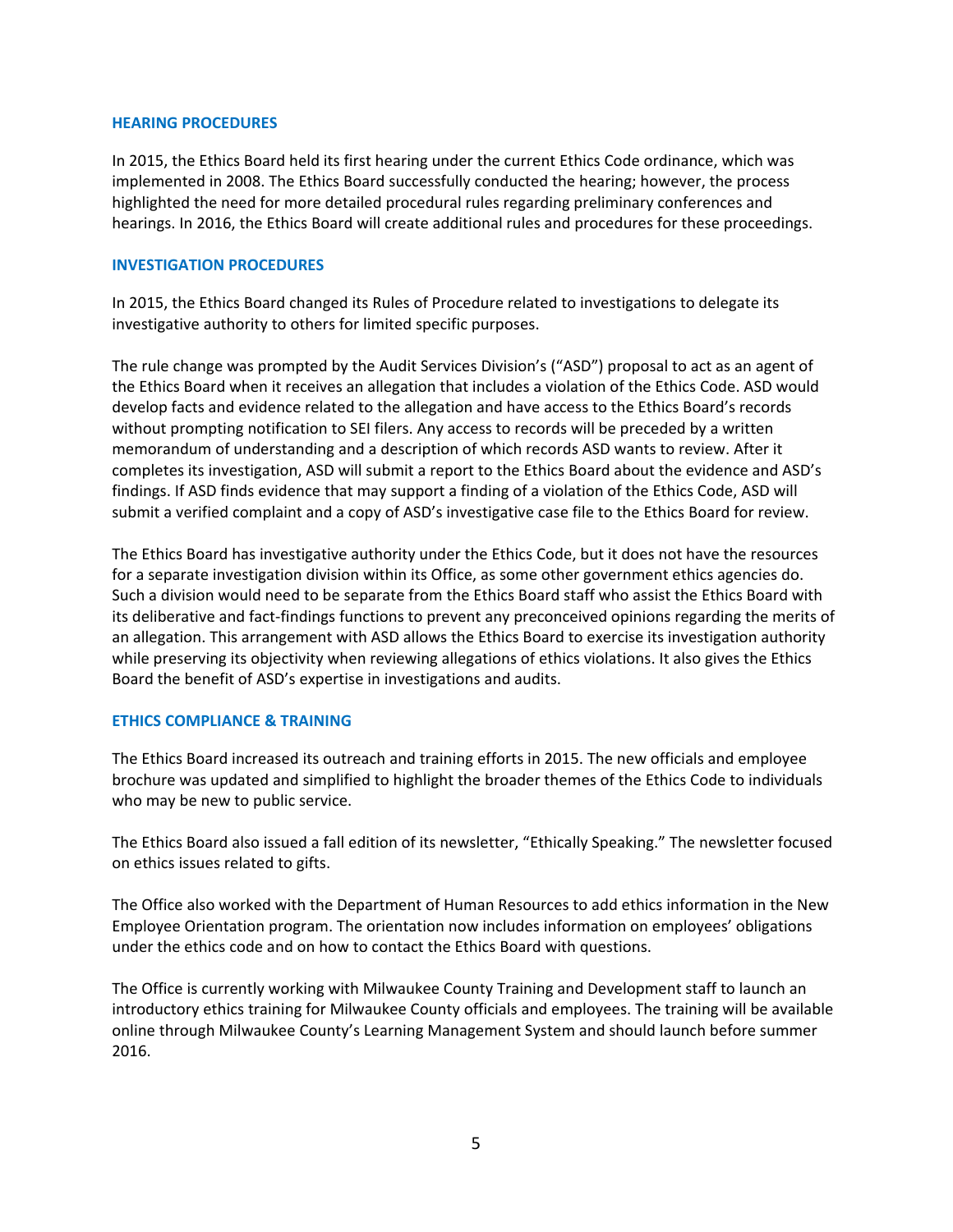# **ETHICS BOARD DETERMINATIONS AND ADVISORIES**

During 2015, the Ethics Board considered the following requests for advisory opinions, investigation requests, or other matters. Pursuant to rules established by County Ordinance and Statutes, these actions were discussed in closed session, and the synopses are written in a manner that protects the integrity of the closed session meetings and the confidentiality of the requesters. These summaries are for informational purposes and should not be relied on as authoritative advice for other factual scenarios.

1. A Milwaukee County employee asked if it would be appropriate to send a letter from an elected official's office requesting donations to the Department from vendors and other non‐County entities outside for a charity fundraiser. The Board determined it would not be appropriate and such a letter would likely violate the Ethics Code because it directly solicited things of value that could reasonably be expected to influence officials and employees or reasonably be seen as a reward.

County officials and employees should not fundraise from non‐County entities in their official capacity. A donation or lack of donation to a Department's charity drive could reasonably be expected to influence the Department regarding vendors or outside entities, and the public could reasonably see such donations as rewards for past or future actions by County officials or employees.

County employees and officials may tell other County employees and officials of opportunities to donate to charities, but even in that case, the employees and officials should ensure that any donations will be anonymous. If the names of donors are known to County employees and officials in charge of the campaign, posted, or made public in any way, County employees and officials may feel pressured or influenced to participate. Additionally, any County official or employee who organizes a campaign for a charity campaign with which he or she is associated with that charity may violate the Ethics Code.

2. A county employee requested an opinion whether a candidate for employment with Milwaukee County could accept the position and continue working for a contractor of the County. The Board determined the candidate could not do so under the Ethics Code.

The Ethics Board determined that, in this situation, the continued employment with the contractor could reasonably be expected to influence the candidate's official actions and judgment if she accepted the position with Milwaukee County. In the potential position with the County, the candidate would be able to refer clients and other individuals she met through her County employment to the contractor's business and vice versa. The candidate could reasonably be seen as more likely to refer Milwaukee County clients to the contractor, even if only because she is more familiar with the services of the contractor through her employment. The increased business sent to the contractor could then indirectly benefit the candidate by increasing the likelihood that the contractor will continue to get contracts from Milwaukee County and continue to pay the candidate.

3. A Department wanted to enter a contract with a former county official who previously supervised that Department. The former official had left County service less than 12 months earlier.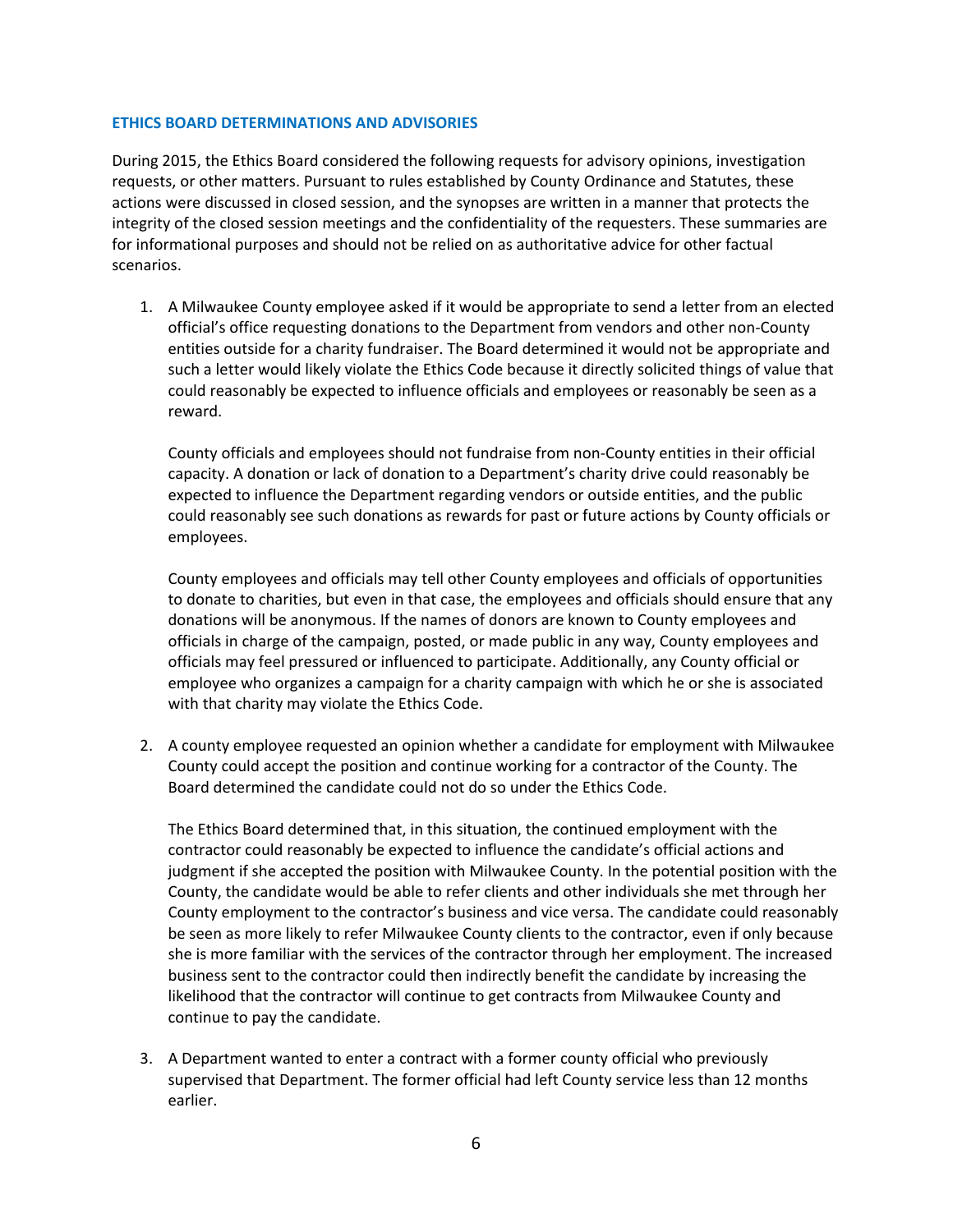The Board noted that the post-employment restrictions in Chapter 9.05(3) are not limited to lobbying activities, and this contract was permissible given the specific situation. The former official would not be working at the same level of decision‐making as his former position, and the contracted role would be limited to a specific subject area. Also, the former official was self‐employed and could not advocate or appear in front of County officials or employees to resolve issues.

Although not discussed in its opinion, similar situations might be better evaluated as a request for a waiver of post-employment restrictions for former appointed officials under Chapter 9.05(3)(d).

4. A County employee requested an advisory opinion as to whether he could accept an internal consulting position with a firm that had previously contracted with Milwaukee County on a matter unrelated to his work. The consulting position would be related to the same subject matter as the employee's work for the County, but as a consultant, he would have no contact with the firm's clients; he would only interact with members of the firm and advise them on best practices. Provided certain conditions were met, the Ethics Board found this outside position would not violate the Ethics Code.

The firm previously contracted with Milwaukee County, but not with the Department for which the employee works. The employee had no interaction or involvement with the firm or the project on which the firm worked during the duration of that contract. The consulting and the employee's work are related to systems the County completes internally, so no contracts would be available related to those systems.

The Board found that the consulting position would not violate the Ethics Code, provided that the employee's supervisor approved of the outside employment; the employee had no ability to influence the selection of contractors with his Department; the employee will recuse himself from any matter involving the firm that might come before the County and any matter involving the County that might come before the firm; and he did not share any non‐public information with the firm.

5. A County employee requested an advisory opinion as to whether she could take a second job with an agency that contracted with Milwaukee County, but the contract was not with the Department for which she works.

The Ethics Board found that the concurrent employment would not violate the Ethics Code because the employee could not use her County position to benefit herself or the outside agency and the position could not reasonably be seen as a reward for any actions she did in her County role. The individual would work with clients from separate, and distinct populations in each role; she would not have any ability to refer her County clients to the agency or her agency clients to the County; and the employee had no input or influence over contracts between the County and the agency.

6. An employee of a County Department involved in a sporting competition among various community and governmental groups requested an opinion about accepting a donated, low‐cost item to use a trophy for the winner. The Ethics Board determined such a donation would be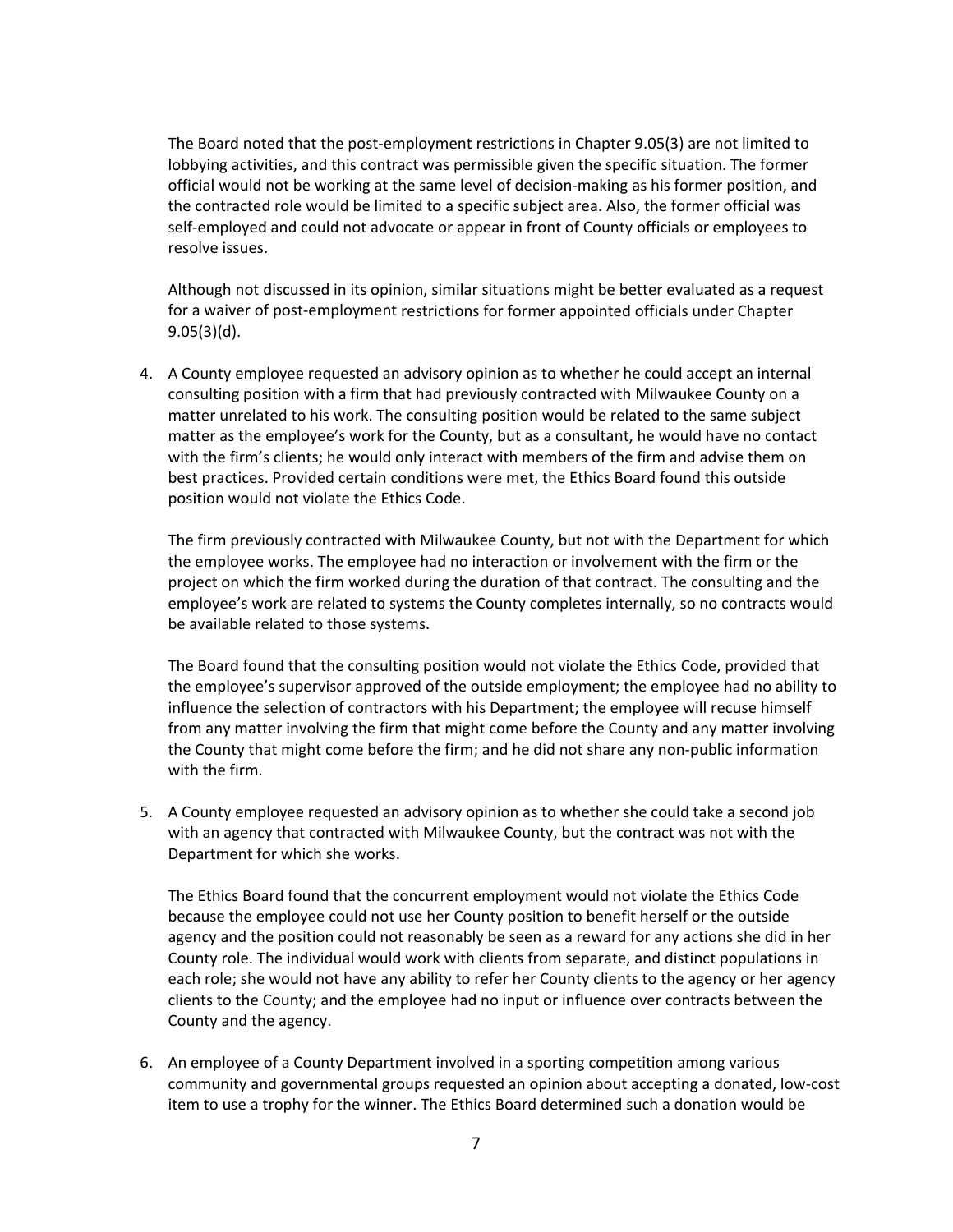permissible as long as the donation was not from a direct vendor with Milwaukee County and the trophy did not display the donor's logo.

- 7. A County Department requested an advisory opinion as to whether a program allowing discounted programing in the Department for full‐time County employees and officials would violate the Ethics Code. The Board determined that because the program was open to all full‐ time Milwaukee County employees and officials, it would not violate the Ethics Code; however, if such a program required approval by the County Board of Supervisors or other oversight pursuant to Milwaukee County procedures, the Department should ensure such procedures were followed.
- 8. A County employee was invited to a conference related to his work on a non-County committee. A federal agency offered to pay his transportation and lodging. As far as the employee was aware, the County did not have any contracts with the agency or have any reasons to enter any contracts with the agency in the future. The Board found the payment of expenses by the agency would not violate the Ethics Code, provided the employee went to the conference on his own time and declared the payments on his Statement of Economic Interests, if he is a required filer.
- 9. A County employee was invited by a vendor to a conference to speak about how the County had utilized the vendor's software, for which the County has received national recognition. The vendor offered to pay for the employee's airfare and lodging, and the employee wanted to know if the payment would violate the Ethics Code. The Board found the vendor could pay for the employee's expenses and that payment would not create a conflict of interest, provided the employee attended the conference on his own time and no stipend is provided by the company. Additionally, if he is required to file a Statement of Economic Interest, the employee should declare the payments as other expenses.
- 10. In 2014, the Board received an investigation request and verified complaint related to an elected official's use of county funds. After the District Attorney's office determined to not take action on the matter, the Board found probable cause that a violation of the ethics code occurred and held a hearing on the matter. The Board found that the evidence did not meet the clear and convincing evidentiary standard required by the Ethics Code; thus, the Board found no violation and closed the case.
- 11. The Board received an investigation request alleging that a public official used the official's public position to obtain financial gain for private benefit. The District Attorney's office took no action on the request. After reviewing the request, the Board determined that it did not produce facts sufficient to merit a conclusion that a violation of the Code occurred, and the Board dismissed the request.
- 12. The Board received an investigation request alleging that a public employee used the employee's public position to obtain financial gain for the private benefit of another. The District Attorney's office took no action on the request. After reviewing the request, the Board determined that it produced facts sufficient to merit a conclusion that a violation of the Code occurred, and the Board held a preliminary conference. At the time of this writing, the matter is still pending.